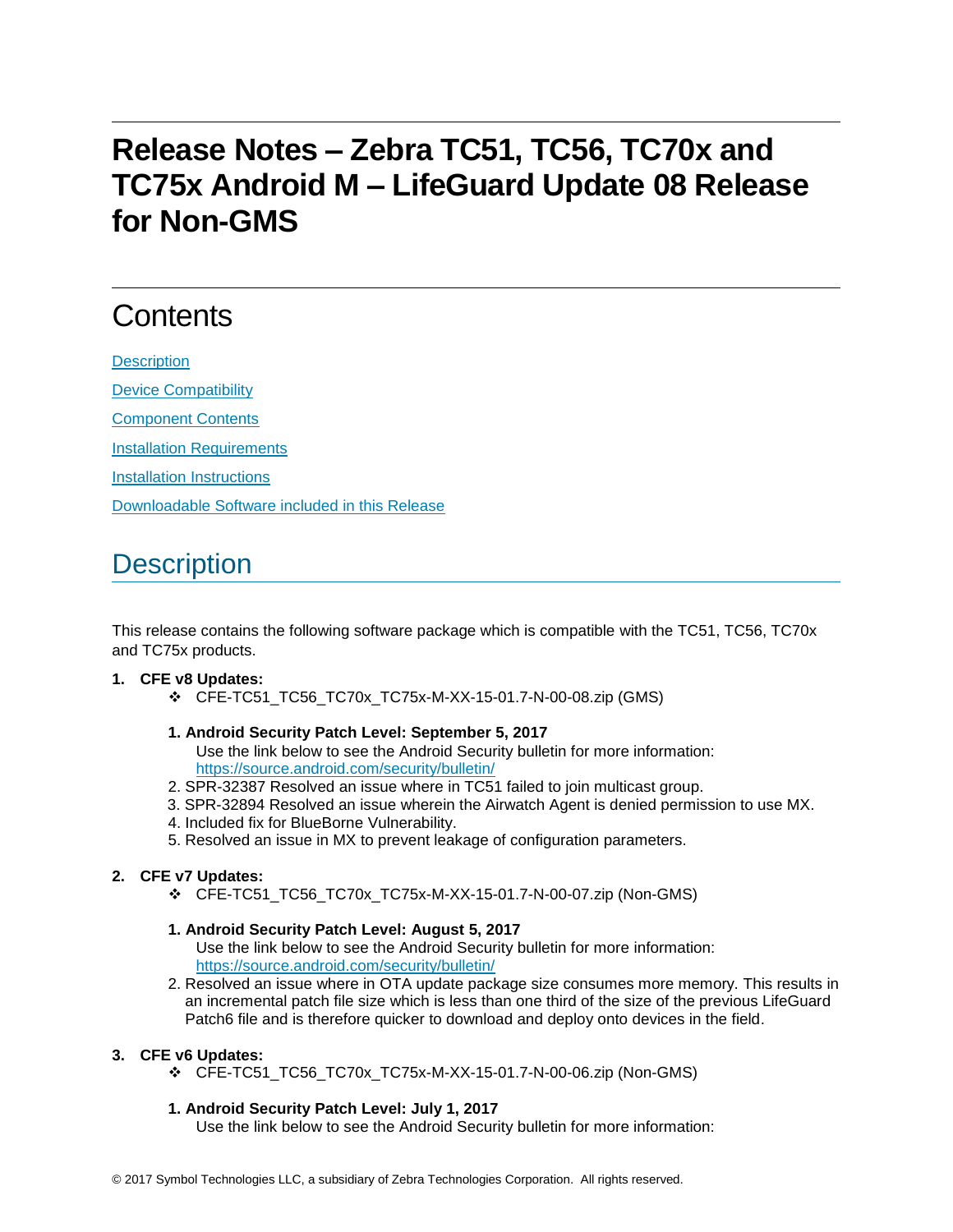### <https://source.android.com/security/bulletin/>

### **4. CFE v5 Updates:**

❖ CFE-TC51\_TC56\_TC70x\_TC75x-M-XX-15-01.7-N-00-05.zip (Non-GMS)

## **1. Android Security Patch Level: June 5, 2017**

- Use the link below to see the Android Security bulletin for more information: <https://source.android.com/security/bulletin/>
- 2. SPR-31494 Resolved an issue where in scanning doesn't work when chrome browser is open.

### **5. CFE v4 Updates:**

❖ CFE-TC51\_TC56\_TC70x\_TC75x-M-XX-15-01.7-N-00-04.zip (Non-GMS)

### **1. Android Security Patch Level: May 5, 2017**

Use the link below to see the Android Security bulletin for more information: <https://source.android.com/security/bulletin/>

- 2. Resolved an issue where in Proximity sensor is not working correctly when using VoIP calls.
- 3. Added support to enter charge only mode when the battery temperature reaches  $47^{\circ}$ C.

### **6. CFE v3 Updates:**

- ❖ CFE-TC51\_TC56\_TC70x\_TC75x-M-XX-15-01.7-N-00-03.zip (Non-GMS)
- 1. **Android Security Patch Level:** April 5, 2017 Use the link below to see the Android Security bulletin for more information: <https://source.android.com/security/bulletin/>
- 2. Resolved an issue where in conversion from GMS to Non-GMS OS v01-15-01.7 or vice versa would not work if CFE v2 OTA Incremental Package is already installed.
- 3. Resolved an issue where in patches can't be applied via external SD card when using MDM.
- 4. SPR 31092 Added support for regenerating the keystore master-key file after retry failure.
- 5. Already included the support for ATLAS\_P02\_AOSP\_15-01.7.zip Package 2 Incremental Update (Mandatory)

## <span id="page-1-0"></span>Device Compatibility

This software release has been approved for Android TC51, TC56, TC70x and TC75x Marshmallow Non-GMS models mentioned below.

| Device            | <b>Operating System</b> |
|-------------------|-------------------------|
| TC510K-2PAZU2P-US | <b>Android M</b>        |
| TC510K-2PAZU2P-A6 | Android M               |
| TC510K-2PAZU2P-IA | <b>Android M</b>        |
| TC510K-2PAZU4P-US | Android M               |
| TC510K-2PAZU4P-A6 | Android M               |
| TC510K-2PAZU4P-IA | <b>Android M</b>        |
| TC56CJ-2PAZU2P-A6 | Android M               |
| TC56DJ-2PAZU2P-A6 | <b>Android M</b>        |
| TC56DJ-2PAZU2P-BR | <b>Android M</b>        |
| TC56DJ-2PAZU2P-IA | <b>Android M</b>        |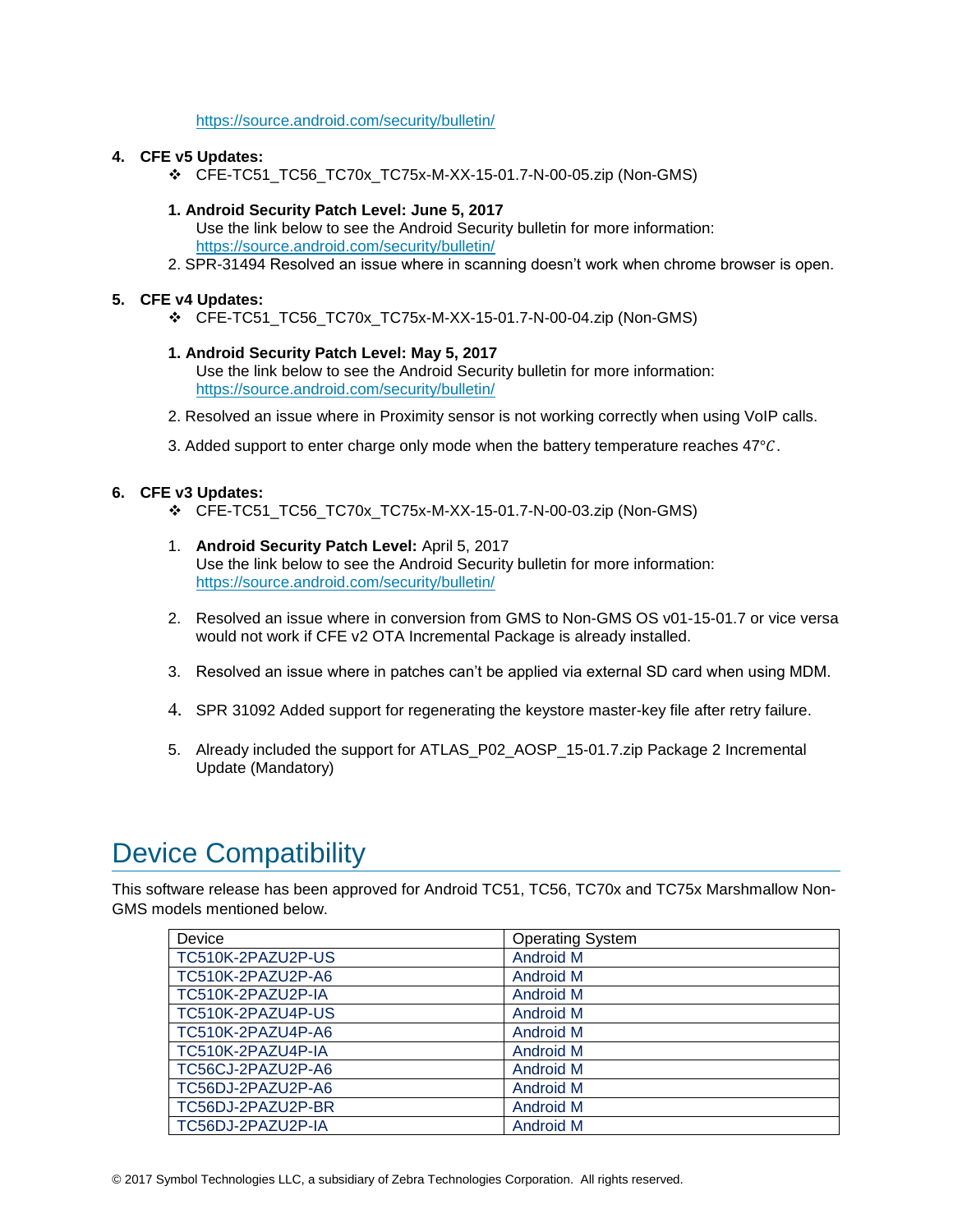| TC56DJ-2PAZU2P-TN | <b>Android M</b> |
|-------------------|------------------|
| TC56CJ-2PAZU4P-A6 | <b>Android M</b> |
| TC56DJ-2PAZU4P-A6 | <b>Android M</b> |
| TC56DJ-2PAZU4P-BR | Android M        |
| TC56DJ-2PAZU4P-IA | Android M        |
| TC700K-02B22B0US  | <b>Android M</b> |
| TC700K-02B24B0US  | <b>Android M</b> |
| TC700K-02B22B0A6  | <b>Android M</b> |
| TC700K-02B24B0A6  | Android M        |
| TC75FK-22B22ADA6  | Android M        |
| TC75FK-22B24ADA6  | <b>Android M</b> |
| TC75FK-22B22ADBR  | <b>Android M</b> |
| TC75FK-22B22ADIA  | <b>Android M</b> |
| TC75FK-22B22ADID  | <b>Android M</b> |
| TC75FK-22B22ADTN  | Android M        |
| TC75FK-22F22ADA6  | <b>Android M</b> |
| TC75FK-22B22ADTW  | <b>Android M</b> |

## <span id="page-2-0"></span>Component Contents

| Component / Description     | Version                   |
|-----------------------------|---------------------------|
| <b>Product Build Number</b> | 01-15-01.7-MN-00-PATCH008 |
| <b>Android Version</b>      | 6.0.1                     |
| <b>WLAN</b>                 | FUSION BA 2 00.0.6.030 M  |
| MX version                  | 6.2.1.001                 |

## <span id="page-2-1"></span>Installation Requirements

- ADB installed on the PC (including adb drivers)
- USB debugging turned ON (from Developer options)
- TC51/TC56/TC70x/TC75x has at least:
	- $\circ$  Version 01-15-01.7 build (GA)

## <span id="page-2-2"></span>Installation Instructions

BEFORE UPDATING THE OS IMAGE, EXTERNAL POWER MUST BE APPLIED TO THE TERMINAL VIA USB CHARGING CABLE OR CRADLE.

PLEASE ENSURE BATTERY LEVEL IS > 30%

## CFE software update procedure for TC51, TC56, TC70x and TC75x:

- 1. Plug the TC51/TC56/TC70x/TC75x into the USB & Charging Cable and then the Cable to the PC. If you have a Cradle with USB connectivity, connect it now.
- 2. You may need to pull down the top menu and if you see "USB for charging", touch it and then change it to "File transfers".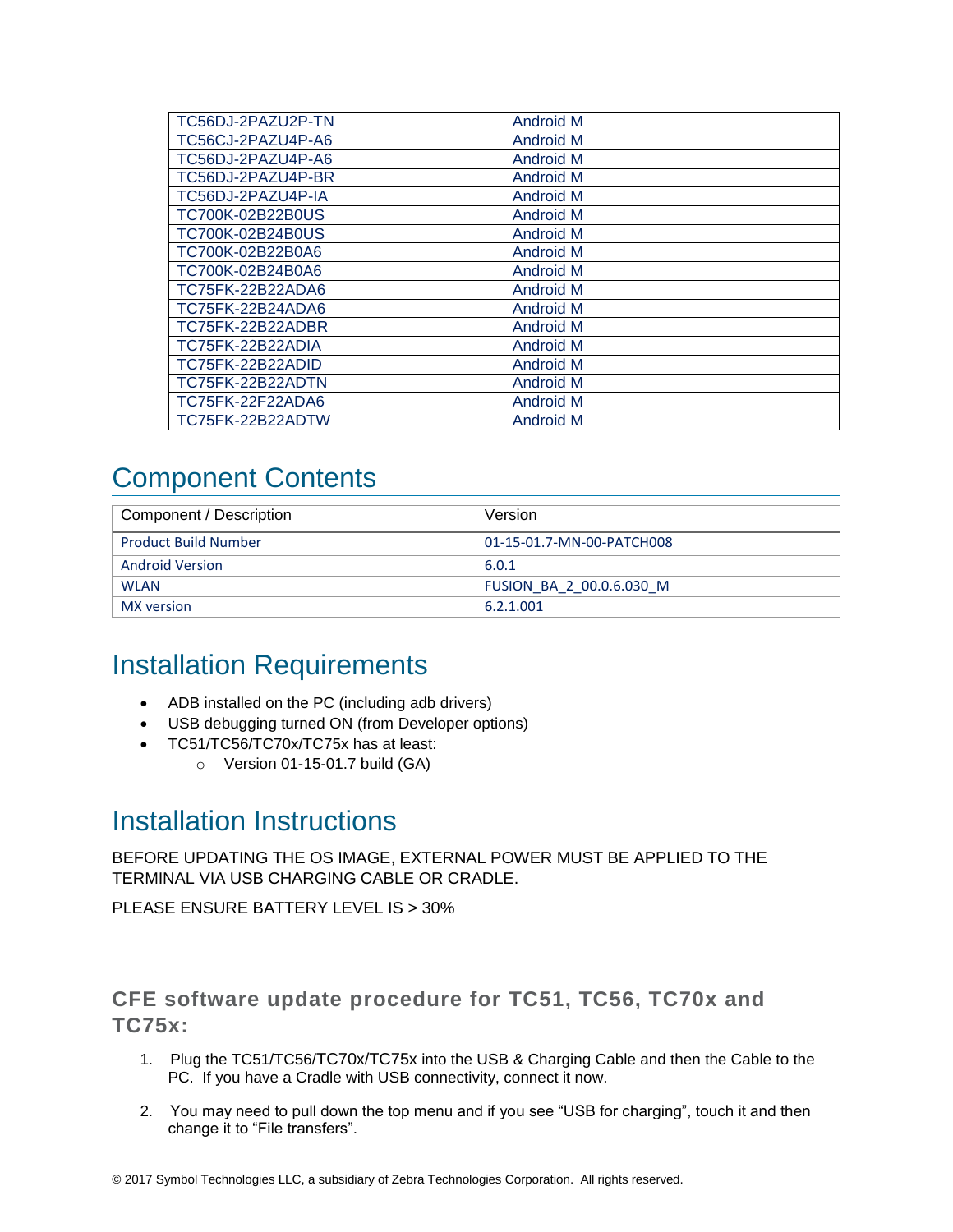- 3. Open Command Prompt, run *"adb devices"* and check to see if you are able to see the device's serial number… If yes, proceed… if not you will need to get the PC set up with the proper drivers or install an External SD Card.
- 4. On device you will see "USB for Charging" USB applet popup, once connected to any windows PC, click on this and change to "File Transfer" this way your PC will see Internal Storage Folder of the Device.
	- a. *Note*: If you have an External SD Card installed, you can drag & drop the files on that card to perform the Recovery update that way… if not, continue with the ADB Sideload.
	- ❖ Download Image CFE-TC51\_TC56\_TC70x\_TC75x-M-XX-15-01.7-N-00-08.zip
- 5. Entering into Recovery Mode
	- a. Choice 1: In Command Prompt, type *"adb reboot recovery" and click enter*.
	- b. Choice 2:
		- · Reset and hold PTT key
		- When Zebra Technologies logo appears on the screen Release the PTT Key
- 6. Your TC51/TC56/TC70x/TC75x will reboot and put you on the Android Recovery screen.
- 7. if applying update via Sideload Method
	- a. Use the Volume + and to highlight, *"Apply update from ADB"* and press the Power Key to select it
- 8. if applying update via External SD card
	- a. Use the Volume + and to highlight "Apply update from SD card" and press the Power Key to select it
	- b. Use the Volume + and to highlight package CFE-TC51\_TC56\_TC70x\_TC75x-M-XX-15- 01.7-N-00-08.zip and press the Power Key to select it.
	- c. Go to Step 10 once above steps are completed
- 9. With your Command Prompt open, type *"adb sideload" and add a space and then* drag and drop the CFE-TC51\_TC56\_TC70x\_TC75x-M-XX-15-01.7-N-00-08.zip on to it and click enter.
	- a. Your PC screen will show files being installed and a little blue horizontal progress bar on your device will show status… and after about 6 minutes it should be done and you should be back at the Android Recovery screen.
- 10. *"Reboot system now"* is highlighted. Press the Power Key to Reboot.
- 11. At the Home Screen, we need to verify that the BSP upgrade took place and set the Date & Time.
	- Go to "Settings" and scroll down to "About phone" and look at the "Build number". It should display "**01-15-01.7-MN-00-PATCH008 release keys**". Now you are on the correct BSP.
- 12. Now you are all set to use your **TC51/TC56/TC70x/TC75x**.